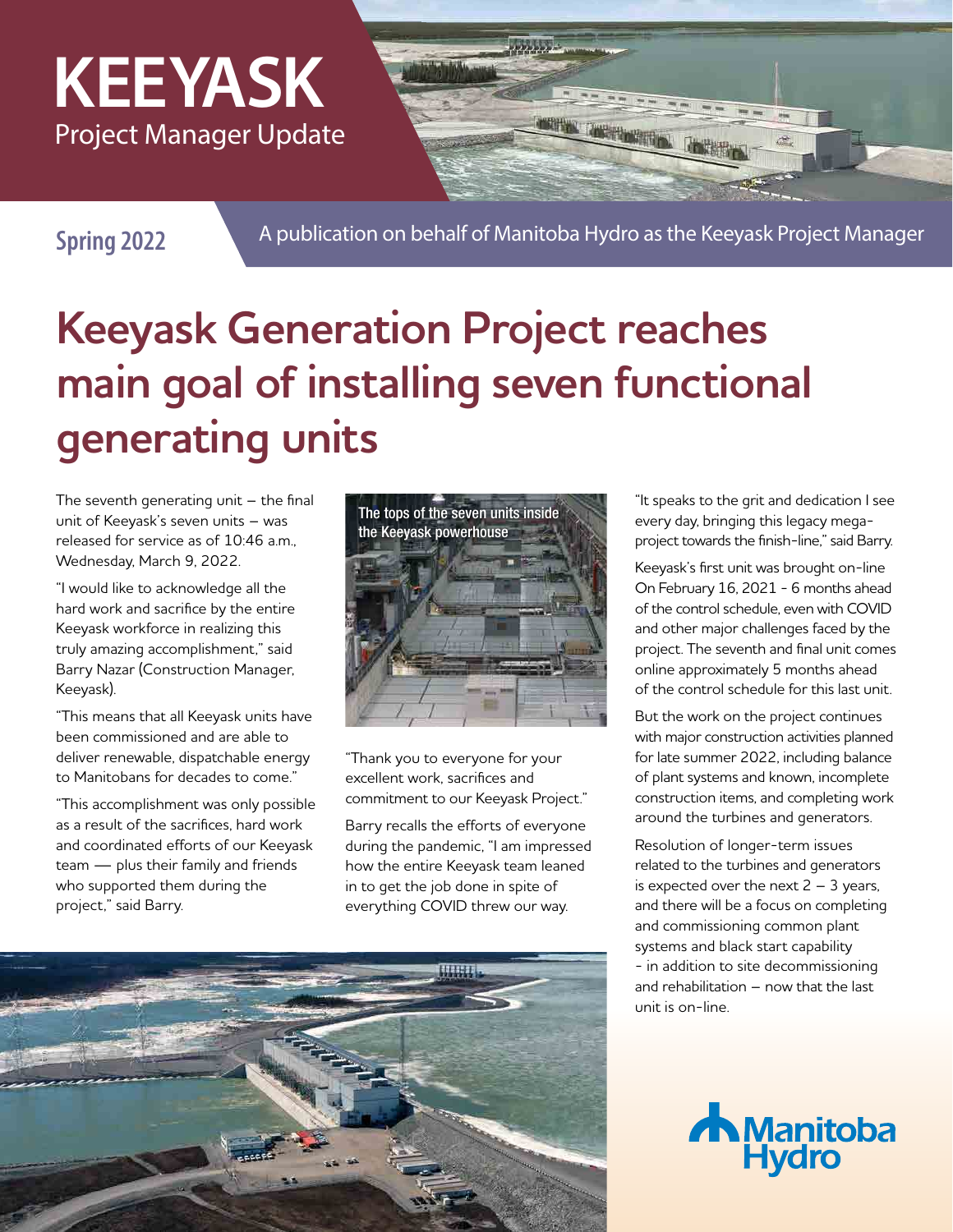# **Job Seeker Managers contributed to community members and our projects**

Manitoba Hydro would like to thank all those who took on the role of Job Seeker Manager (JSM) throughout the Keeyask project.

The role of the JSMs was working with job seekers from the Keeyask Cree Nations to assist with educational goals and to coach, register, inform and give guidance around job opportunities at Keeyask and Keewatinohk.

These community based JSMs accomplished these duties very effectively, and also accomplished much more than what was initially planned.

They created and implemented annual employment plans, provided personalized career plans for community members

and arranged training. Time & again they thought outside the box to implement initiatives (such as the Keeyask Engagement Project) and to work with Keeyask site reps and Workforce Adjustment Services to assist job seekers with employment after Keeyask.

We all recognize the excellent value these individuals brought, and more importantly how well they delivered on the promise of the JSMs. Their work has a tremendous influence on the projects, as well as other areas where we collaborated and worked together.

A heartfelt "thank you" to all the JSMs.



JSMs visiting Keeyask, L-to-R – Kathy Wavey (WLFN) and Wendy Saunders (YFFN)>



### **Tree Planting**

The next round of tree planting is planned for June 2022. Trees were planted at site in 2016, 2020, and 2021, so this will be the fourth year that the project is planting in areas disturbed during Keeyask construction.

250,000 seedlings, mostly jack pine and some black spruce, have been grown at a tree nursery using locally collected seed and will be ready for the summer 2022 planting efforts.

These trees will be planted by community members hired through Iron North, by tree planting coaches from Outland Reforestation, as well as by Manitoba Hydro staff (including Keeyask site staff: Earthworks and Engineering, and staff from Generation Environmental Services).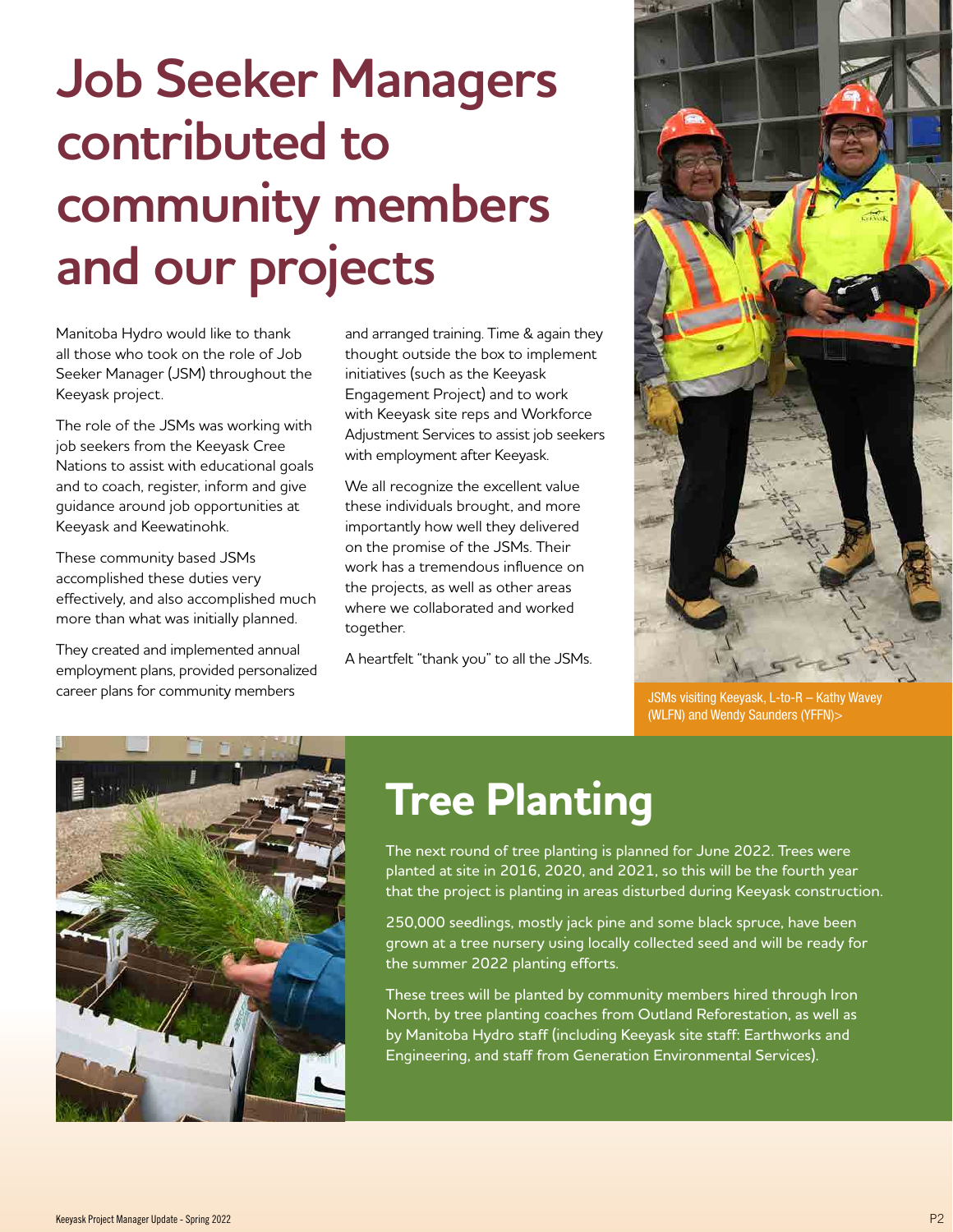### **Environment, and Site Rehabilitation Trapping Program to Monitor Mercury in Wildlife**

#### The **Keeyask Mercury and Human Health Implementation Group**

oversees mercury-related initiatives to build understanding about mercury and human health and to promote safe consumption of wild foods.

A registered trapline holder (from TCN) has been trapping beaver, muskrat, mink and otter this winter as part of the **Terrestrial Effects Monitoring Plan**. We are working with this trapper to find out what the mercury levels are in these animals now that the reservoir exists upstream of Keeyask.

As a result of the creation of the Keeyask reservoir, mercury levels will increase in fish in Gull Lake, and to a lesser extent

in Stephens Lake. As otters eat fish some increase in mercury levels is expected in their bodies.

Other furry, water-based animals in the area are expected to continue to have low levels of mercury due to their diet being mainly plant-based. Mercury levels in wildlife consumed by people is also expected to remain low.

This trapping program is focused on areas near the new reservoir and will run in each of the first 7 years of Keeyask's operation, and then occur once every 3 years until mercury levels return to what they were they were before, or are found to reach a new, stable level.

As part of this monitoring, partner First Nation community members are also able to submit a tissue sample from any trapped or harvested animal (be it muscle, liver, or kidney) for testing. This is to allow them to determine what the mercury levels are in the captured animals near the project site. Samples can be submitted to a local Mercury Coordinator.

The main source of mercury in people is from eating fish, particularly large predatory fish. Free confidential hair sampling is available to help you understand how much mercury may be in your body. Ask your local Mercury Community Coordinator for more information about hair sampling and eating fish from Gull and Stephens Lakes.

A registered trapline holder from TCN, and his helper, set traps to collect beaver, muskrat, mink and otter tissue samples during the winter for the mercury in wildlife monitoring study.